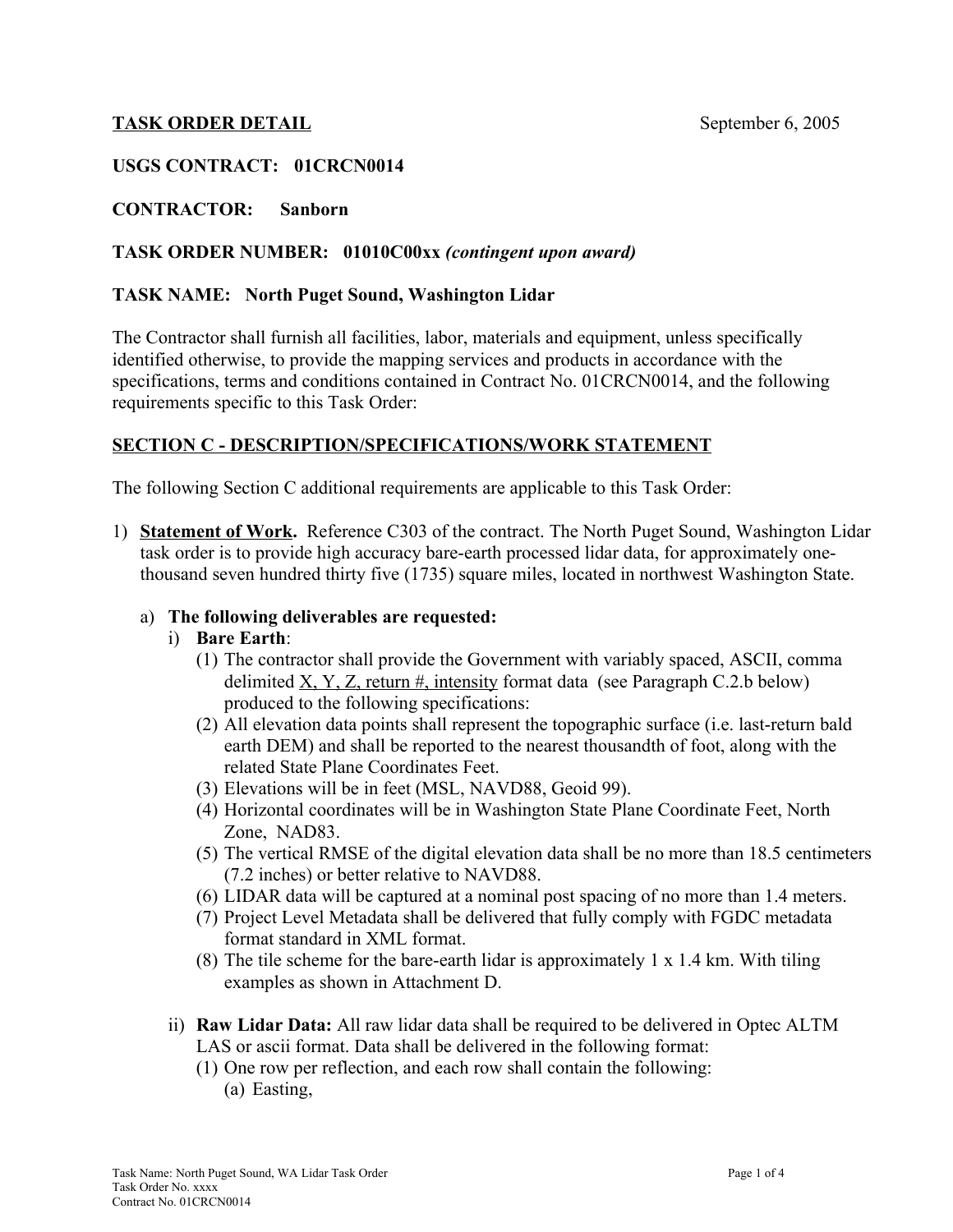- (b) Northing,
- (c) Orthometric height,
- (d) Geoid height,
- (e) GPS second,
- (f) Return number,
- (g) Scan angle,
- (h) Off-nadir angle,
- (i) GPS week
- (j) Intensity
- (2) The tile scheme for the "All-Return" lidar is approximately  $1 \times 1.4$  km. With tiling examples as shown in Attachment D. Tiling shall match that of the bare-earth as listed in C.1.a.i.8 above.
- b) **The contractor shall** provide the Government with project documentation in a report to include the following items:
	- i) A record of field work procedures;
	- ii) Data derivation and adjustments;
	- iii) Quality control procedures and results;
	- iv) FGDC compliant metadata.
- c) **Special Acquisition Conditions:** Snow, flood, and Leaf-on/off: LIDAR shall be acquired while no snow is on the ground and rivers remain within their channels (*i.e.*, non-flood conditions.) at or below normal levels.
	- i) Acquisition shall be collected during the spring 2006 leaf off season.
	- ii) Time of Day: Time of day is not of concern.
	- iii) Earth-surface data voids are unacceptable and reason for rejection of the entire data set.
	- iv) Notification: The USGS POC named below shall be notified 24 hours prior to planned acquisition of data. Notification is for information purposes, not permission to proceed.
- d) **Data Accuracy:** Data collected under this task order shall have the following accuracy requirements:
	- i) Vertical Bare earth accuracy
		- (1) 18.5 cm RMS @ 95% confidence,
		- (2) 15 cm RMS @ 90% confidence,
	- ii) Vertical in Vegetation (1) 37 cm RMS @ 95% confidence.
	- iii) Horizontal 1m RMS @ 95% confidence.
	- iv) No data voids due to system malfunctions or lack of overlap
	- v) Dense vegetation data voids minimized by automatic removal process
	- vi) Artifact/Feature removal:
		- (1) 90% of artifacts or more removed depending on terrain and vegetation;
		- (2) 95% of outliers removed; 95% of all vegetation removed;
		- (3) 98% of all buildings removed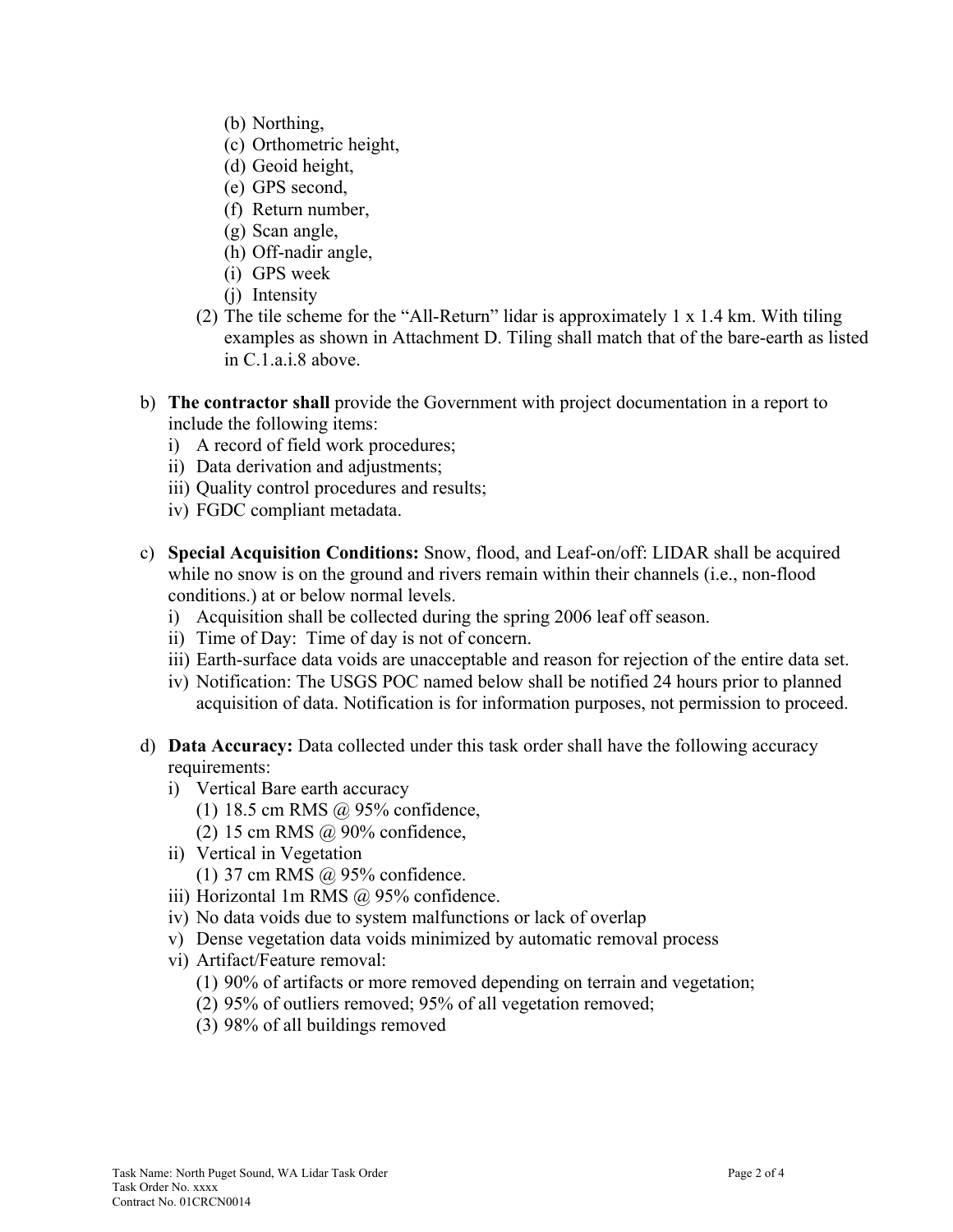- e) **Use and Distribution Rights:** All deliverable data and documentation shall be free from restrictions regarding use and distribution. Data and documentation provided under this task order shall be freely distributable by government agencies.
- f) **The Government Point-of-Contact (POC)** for this Task Order is:

| POC: | <b>Robert Kelly</b>                          |             |                      |
|------|----------------------------------------------|-------------|----------------------|
|      | <b>Address:</b> Mid-Continent Mapping Center | Telephone:  | $(573)$ 308-3612     |
|      | ATTN: Robert Kelly, MS 604                   | <b>FAX:</b> | $(573) - 308 - 3810$ |
|      | 1400 Independence Road                       | e-mail:     | ckelly@usgs.gov      |
|      | Rolla, MO 65401                              |             |                      |

- 2) **Digital Deliverables.** Reference C303, 3.11 of the contract.
	- a) **Accuracies:** The lineage (metadata), positional, content (completeness), attribution, and logical consistency accuracies of all digital elevation data produced in this Task Order shall conform to the specifications as stated above in Section C.1 of this Task Order. All data and products associated with contract deliverables will meet or exceed relevant NSSDA standards and full comply with FGDC metadata format standard

## b) **Format:**

- i) Bare Earth Data shall be delivered in ASCII comma delimited X, Y, Z, intensity format. Elevations shall be meters to three decimal places (thousandths)
- ii) Raw Lidar data shall be delivered in ASCII comma delimited or Optec ALTM LAS format
- c) **Delivery Medium:** The digital elevation data shall be delivered on external hard drive i.e. Firewire, or other mutually agreed to media.
- d) **Deliverable Validation.** Reference C303, 3.12. The Government will perform validation on all submitted deliverables.

# **SECTION D - PACKAGING AND MARKING**

No additional Section D requirements are applicable to this Task Order.

## **SECTION E - INSPECTION AND ACCEPTANCE**

The following Section E additional requirements are applicable to this Task Order:

**1. Inspection Period.** Reference E720 of the contract. All deliverables will be validated within a sixty (60) calendar-day inspection period, the inspection period beginning the day after the data has been delivered.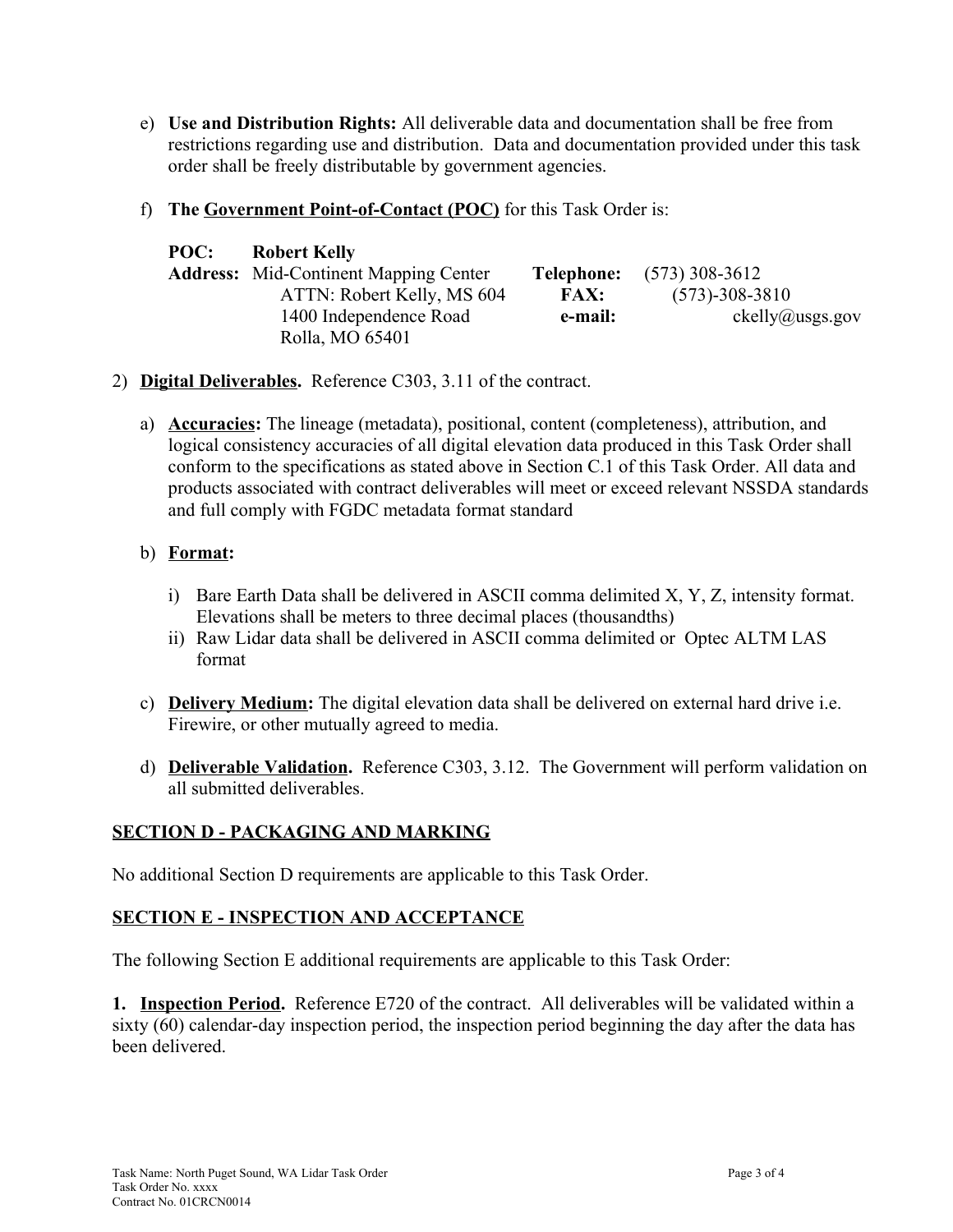**2. Inspection and Acceptance Procedures.** Reference E780. The Government will perform a full inspection of Bare Earth deliverables in C.1.a.i above **(Raw data will not be included in deliverable review, other than for completeness)**, and will inspect in accordance with E780 (b) of the Contract.

## **SECTION F - DELIVERIES OR PERFORMANCE**

The following Section F additional requirements are applicable to this Task Order:

- 1) **Place of Delivery.** Reference F904. The contractor shall submit all requested deliverables and GFP to the address of the Point-Of-Contact (POC), as shown in Section C of this Task Order.
- 2) **Delivery Schedule.** Reference F980. The Government requests the following delivery schedule:
	- a) **Delivery lot one** (1) consisting of all requested deliverables sixty (60) calendar days following acquisition of LIDAR data, but no later than June 14, 2006
	- b) **Delivery lot two** (2) consisting of one complete copy of accepted data fourteen (14) calendar days following acceptance of delivery lot one, but no later than August 28, 2006\*

*\* Note: Delivery lot 2 assumes a maximum 60 day review of Delivery lot 1.*

### 3) **Negotiated Delivery Date(s) for Task Order:**

- a) Delivery Lot One (1) consisting of complete delivery area deliverables by
- b) Delivery Lot two  $(2)$  consisting of complete delivery area deliverables by

## **SECTION G - CONTRACT ADMINISTRATION DATA**

No additional Section G requirements are applicable to this Task Order.

## **SECTION H - SPECIAL CONTRACT REQUIREMENTS**

The following Section H additional requirements are applicable to this Task Order:

**1. Government Furnished Property.** Reference H1434.1.(c) of the contract. No Government furnished property is being supplied with this task order.

**2. Return of GFP.** Reference H1480.(d). GFP items do not need be returned with the deliverables in accordance with H1480(d)(1) of the Contract.

## **SECTION I - CONTRACT CLAUSES**

No additional detail is required for this Task Order.

## **SECTION J - LIST OF ATTACHMENTS TO THIS TASK ORDER**

**Identifier** Title/Description Attachment A - Project Description (1 Page)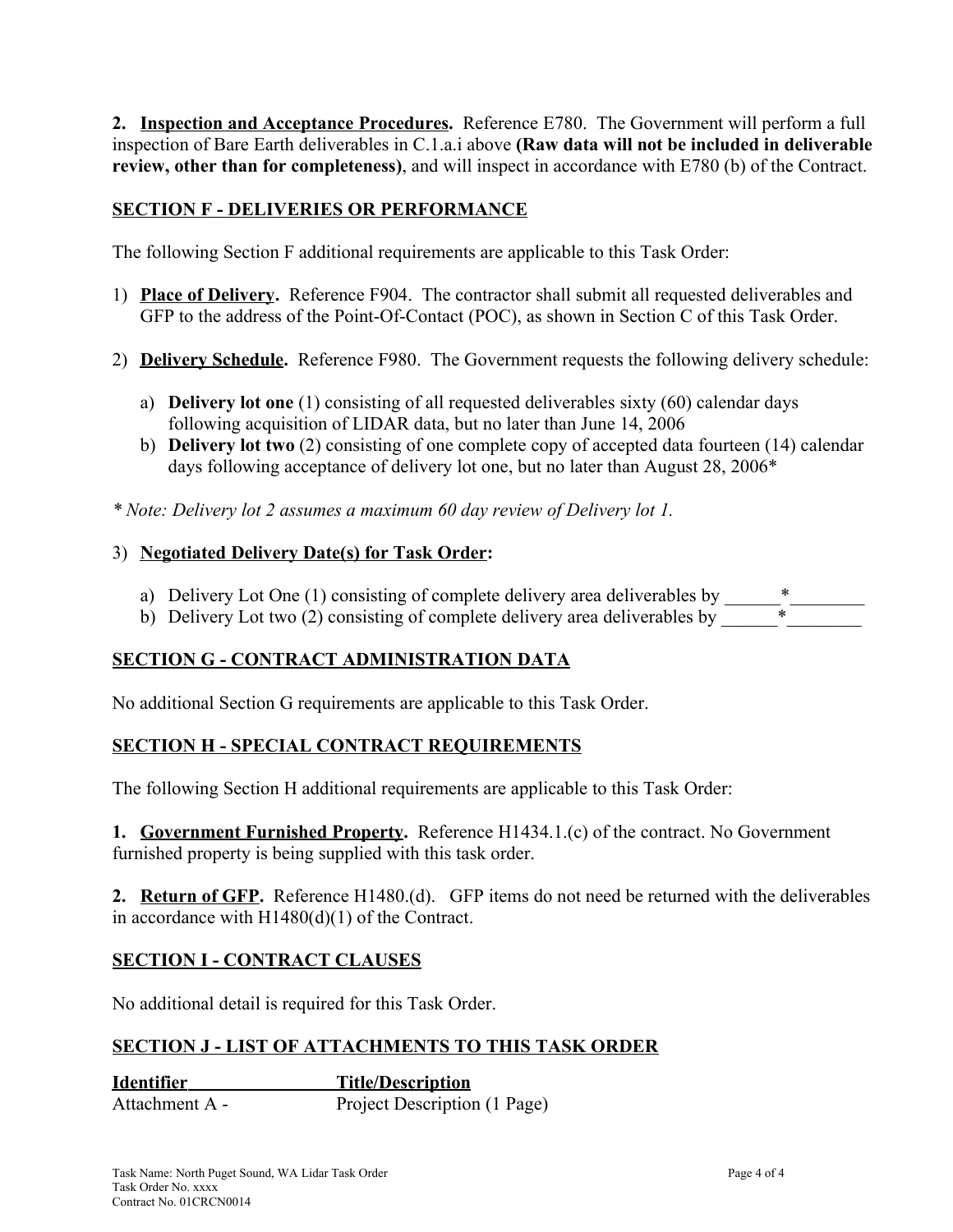Attachment B - Project Diagram (1 Page) Attachment C - ArcView Shape file in Zip format Attachment D - **ArcView Shape file in Zip format**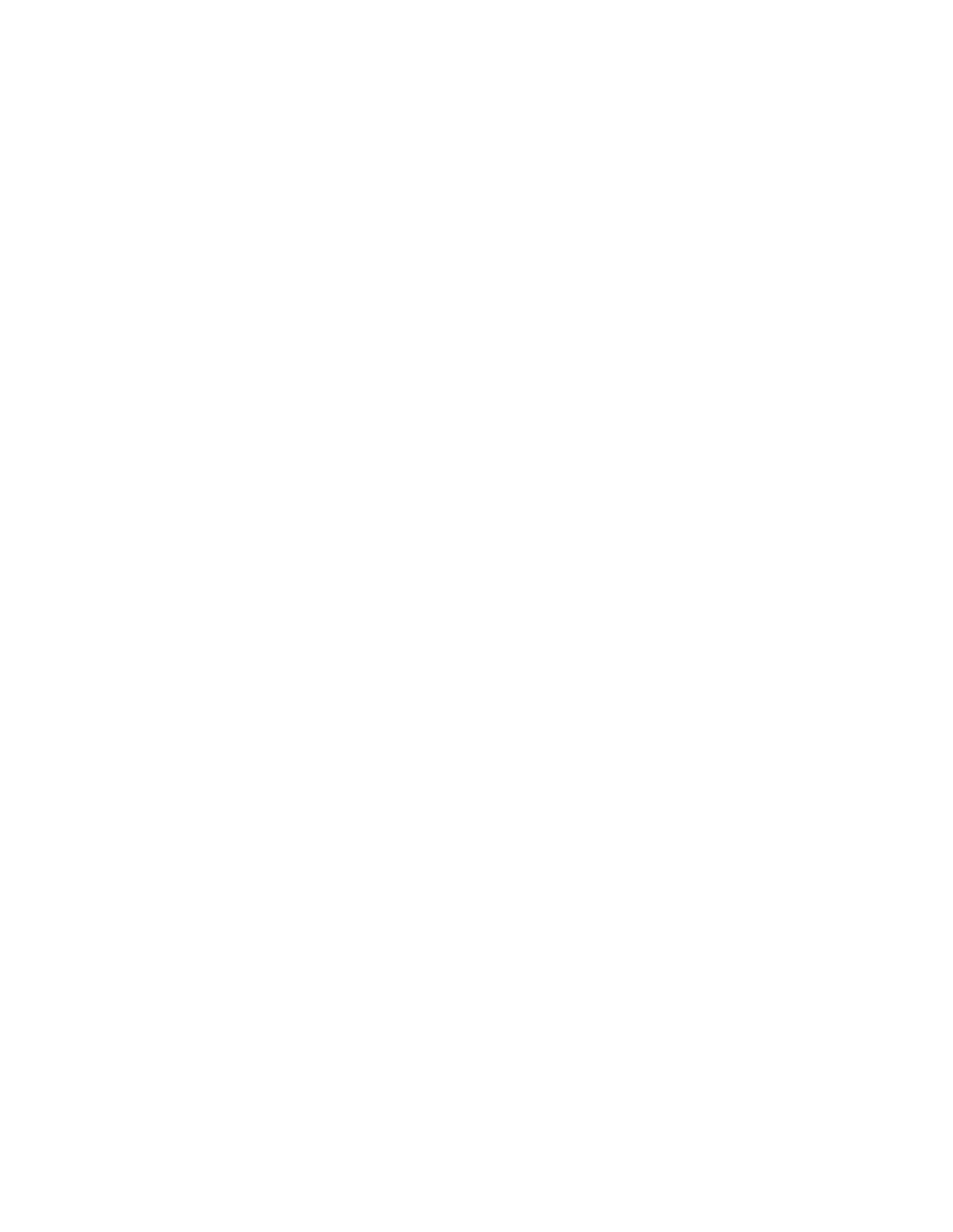## **TASK ORDER Attachment A - (Page 1 of 1) North Puget Sound, Washington LIDAR – Project Description**

This project is comprised of approximately 1735 Square miles located in western Whatcom and Skagit County in northwest Washington state.

## **It is the intent of this task order to make sure that the entire coastal area of Whatcom and Skagit counties are collected. Off shore islands are not part of this project area.**

Terrain includes coastal and mountainous regions of conifer forest, river basins, and moderately urbanized regions.

- **End of Attachment A –**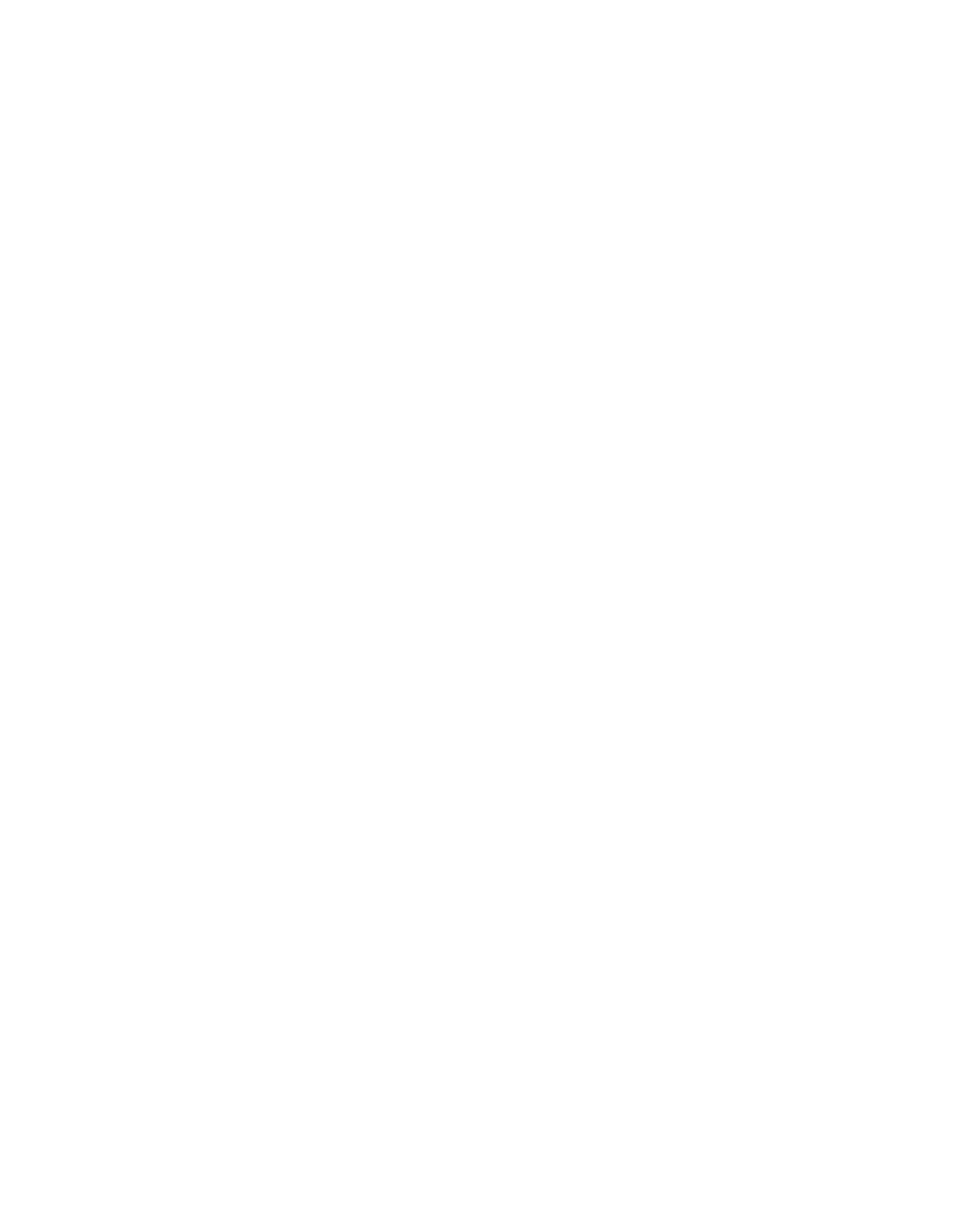## **TASK ORDER Attachment B - North Puget Sound, Washington LIDAR – Project Diagram**

**"North\_Puget\_Sound\_WA\_Lidar\_Attachment\_B.pdf"**

**- End of Attachment B -**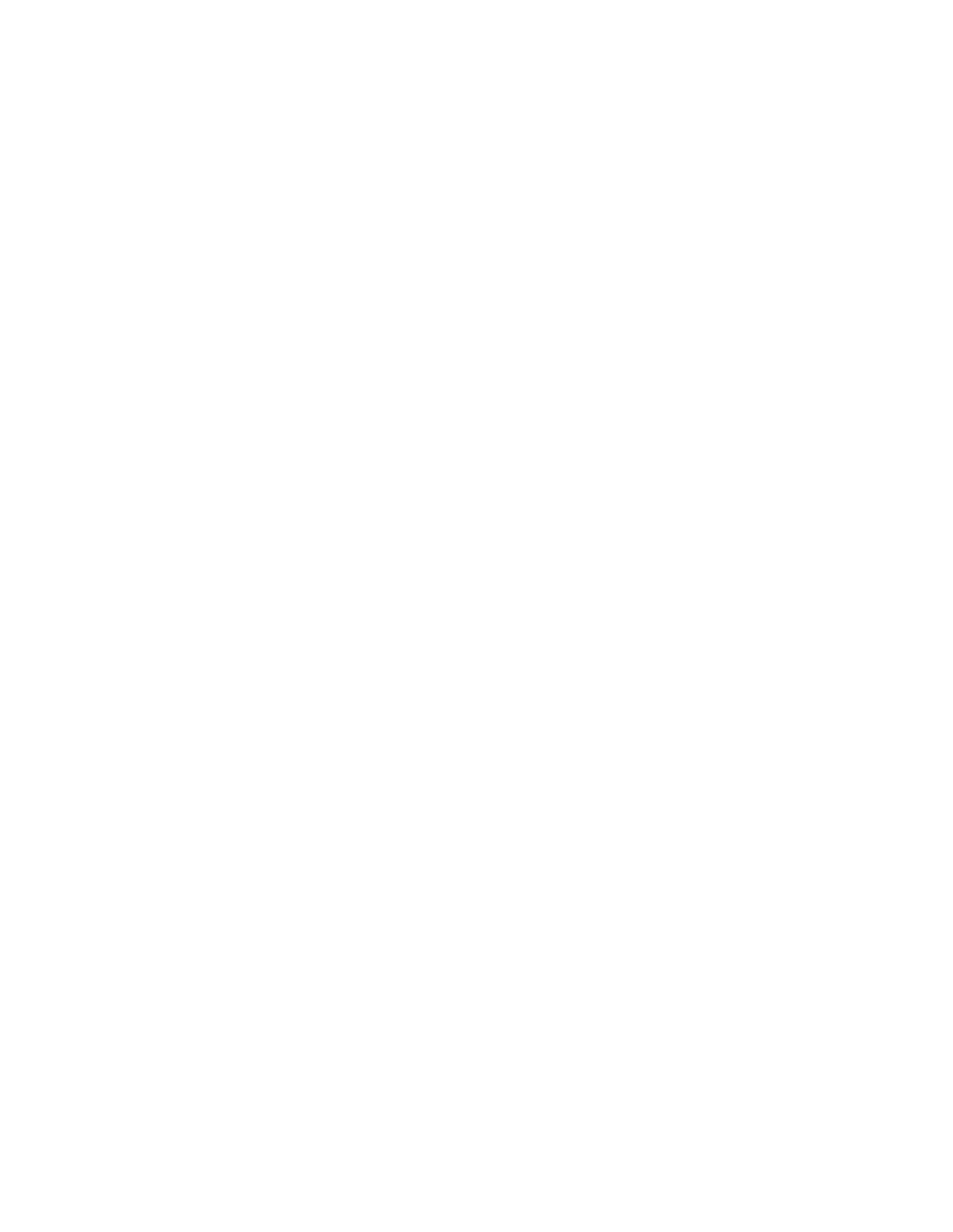## **TASK ORDER Attachment C - (Page 1 of 1) North Puget Sound, Washington LIDAR – Shape File**

**"North\_Puget\_Sound\_WA\_Lidar.zip"**

*(See attached file)*

- **End of Attachment C -**